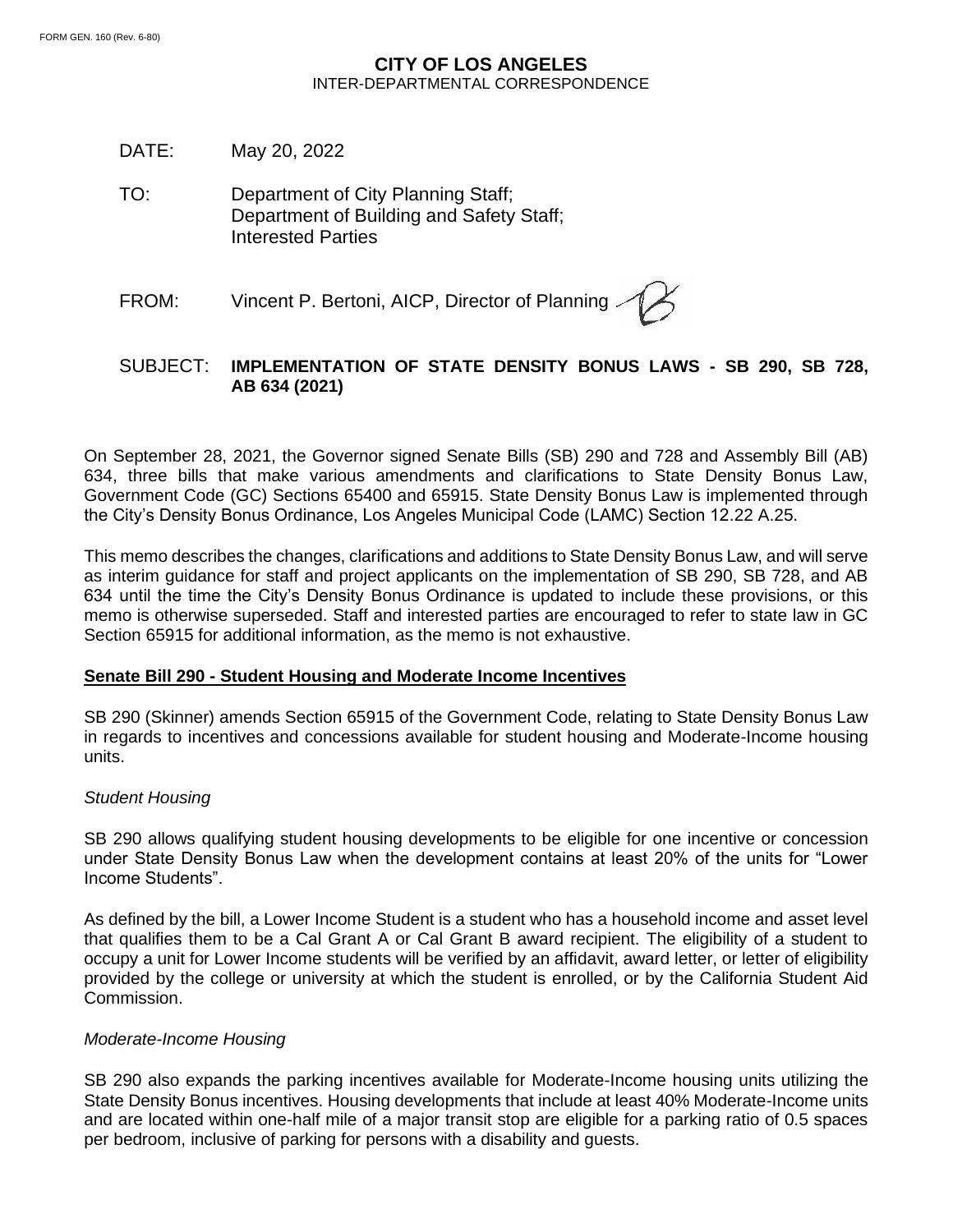### *Additional Clarifications and Modifications*

In addition, SB 290 provides various clarifications and modifications to State Density Bonus Law. The bill provides clarity on how to determine the required percentage of affordable units needed to qualify for State Density Bonus incentives. The bill clarifies that the definition of "Total Units" or "Total Dwelling Units" excludes the units added by a density bonus incentive or any local affordable housing incentive, and includes any units designated to satisfy a local inclusionary zoning requirement. In Los Angeles, local inclusionary requirements are currently in place in the Central City West Specific Plan Area and the Coastal Zone (Mello Act).

Lastly, the bill further clarifies that a finding of a specific adverse impact on the physical environment is no longer an appropriate basis for denial of a concession, incentive, or waiver requested through the Density Bonus Ordinance. Concession and incentive requests will still be reviewed if an adverse impact is upon public health and safety or on any real property that is listed in the California Register of Historical Resources and for which there is no feasible method to satisfactorily mitigate or avoid the specific, adverse impact without rendering the development unaffordable to Low-Income and Moderate-Income households.

Lastly, SB 290 further amends Section 65400 to require reporting on student housing developments in Annual Progress Reports (APR).

# **Senate Bill 728 - Purchase of For-Sale Unit by Qualified Nonprofit Housing Corporation**

SB 728 (Hertzberg) amends Section 65915 of the Government Code to authorize a Qualified Nonprofit Housing Corporation that meets specified criteria to purchase a restricted income restricted income forsale unit under State Density Bonus Law. Current Density Bonus Law provides incentives to for-sale housing developments that provide a specified percentage of units made available for sale at an affordable cost to an income-qualified household. The bill expands current law to allow for a Qualified Nonprofit Housing Corporation to purchase the units instead of an individual household.

Under state law, a Qualified Nonprofit Housing Corporation must purchase the unit pursuant to a specified recorded contract that includes all of the following provisions:

- an affordability restriction on the sale and conveyance of the property that ensures that the property will be preserved for Lower-Income housing for at least 45 years and will be sold or resold to only persons of Very Low-, Low-, or Moderate-Income;
- an equity sharing agreement, as specified in Government Code Section 65915 (c)(1)(C) and further described below; and
- a repurchase option that requires a subsequent purchaser that desires to sell or convey the property to first offer the nonprofit corporation the opportunity to repurchase the property.

Pursuant to SB 728, a "Qualified Nonprofit Housing Corporation" is defined as a nonprofit housing corporation organized pursuant to Section 501(c)(3) of the Internal Revenue Code that has received a welfare exemption under Section 214.15 of the Revenue and Taxation Code for properties intended to be sold to Low-Income families who participate in a special no-interest loan program.

Upon resale, the unit will be subject to an equity sharing agreement, which provides that a share of the equity appreciation shall be provided either to the Qualified Nonprofit Housing Corporation, or to the City to be used to promote homeownership programs for Lower-Income households, based on the terms of the agreement. To begin the process to utilize the provisions of SB 728, please contact the Los Angeles Housing Department (LAHD).